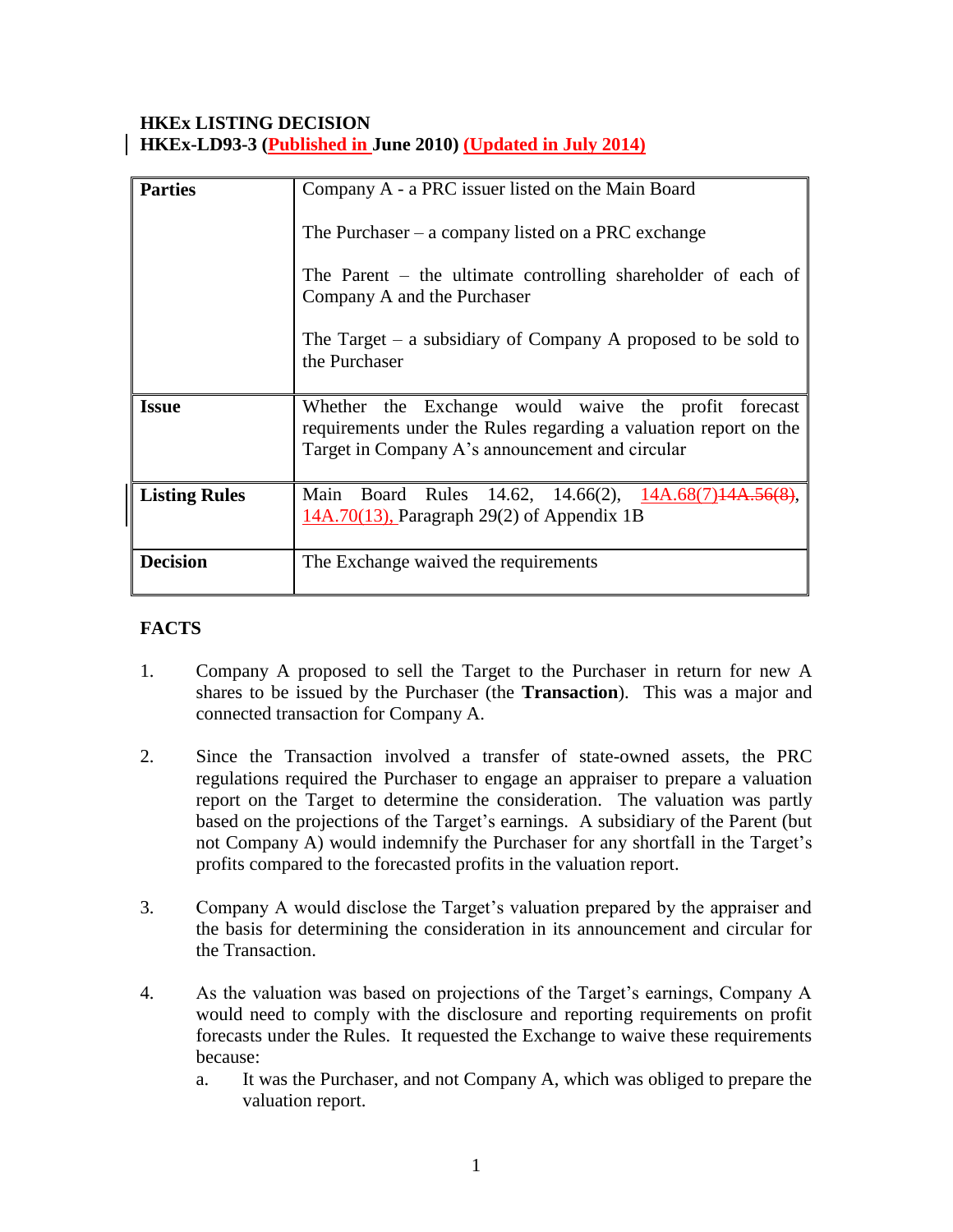- b. Company A was not involved in preparing the report, except for providing the Purchaser with historical financial information. The accounting principles and policies used by the appraiser differed from those used by Company A.
- c. While the consideration was based on the valuation report under PRC regulations, Company A's board had considered other factors when assessing the Transaction, including the historical earnings and dividend distributions of the Target and Company A.
- d. The Target would cease to be part of Company A after the Transaction so the profit forecast was irrelevant to its future financial position.
- e. Therefore, it would be unduly burdensome for Company A to comply with the requirements.

#### **APPLICABLE LISTING RULES**

5. Rule 14.61 defines a "profit forecast" to mean:

… any forecast of profits or losses, however worded, and includes any statement which explicitly or implicitly quantifies the anticipated level of future profits or losses, either expressly or by reference to previous profits or losses or any other benchmark or point of reference. It also includes any profit estimate, being any estimate of profits or losses for a financial period which has expired but for which the results have not yet been published. Any valuation of assets (other than land and buildings) or businesses acquired by a listed issuer based on discounted cash flows or projections of profits, earnings or cash flows will also be regarded as a profit forecast.

- 6. Rule 14.62 states that if an announcement contains a profit forecast for the issuer or a company which is or is proposed to become its subsidiary, the issuer must provide the Exchange with the following no later than the publication of the announcement:
	- (1) details of the principal assumptions, including commercial assumptions, upon which the forecast is based;
	- (2) a letter from the listed issuer's auditors or reporting accountants confirming that they have reviewed the accounting policies and calculations for the forecast and containing their report; and